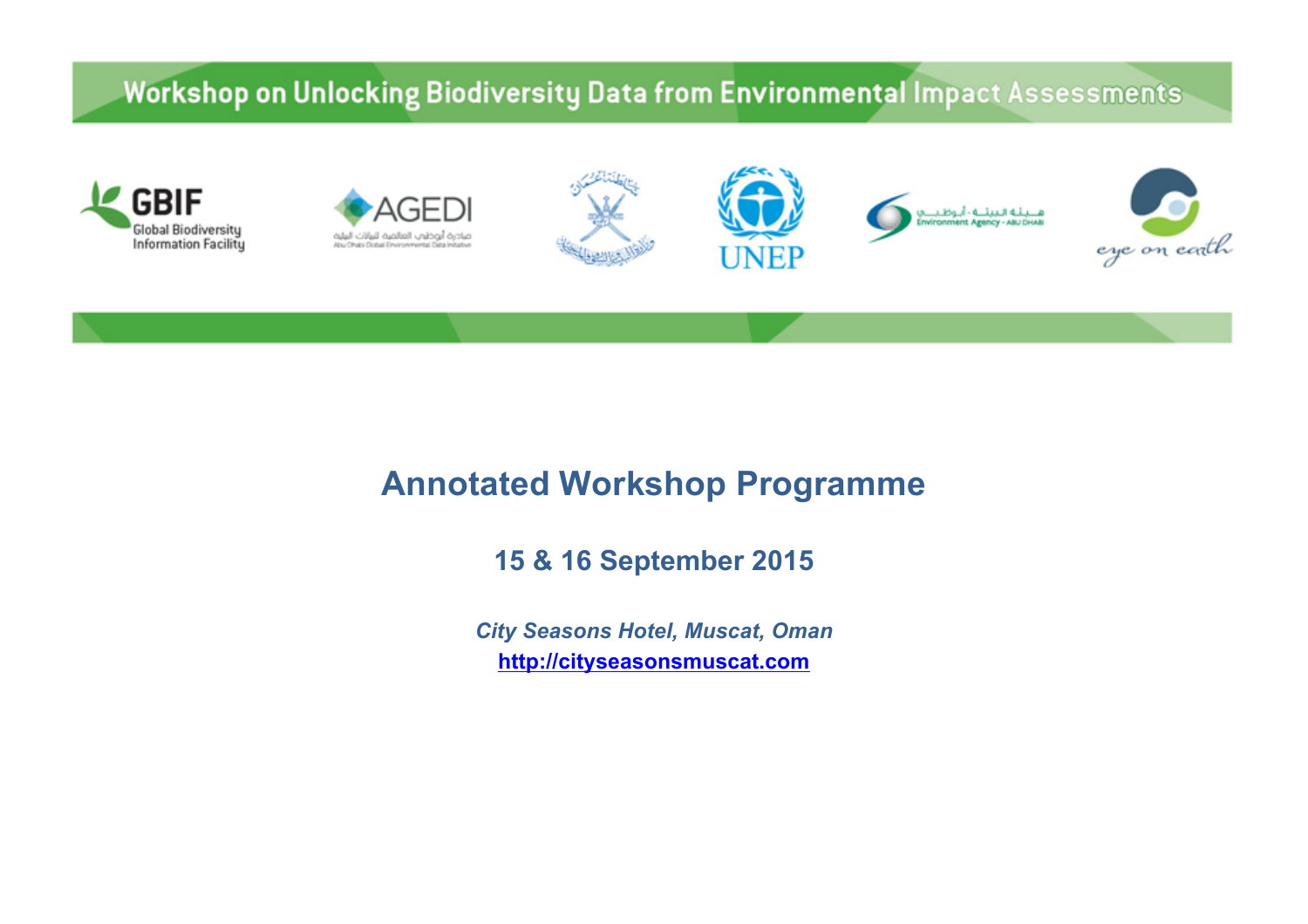# **Day 1:** *15 September 2015*

| <b>Session I: Opening &amp; Context</b> |                                                                                                                                                                                                                                                                                                                                                                                                                                                                                                  |                                                                                                                                                                              |  |
|-----------------------------------------|--------------------------------------------------------------------------------------------------------------------------------------------------------------------------------------------------------------------------------------------------------------------------------------------------------------------------------------------------------------------------------------------------------------------------------------------------------------------------------------------------|------------------------------------------------------------------------------------------------------------------------------------------------------------------------------|--|
| Time                                    | <b>Session Title</b>                                                                                                                                                                                                                                                                                                                                                                                                                                                                             | Speaker / Facilitator                                                                                                                                                        |  |
| $9h00 - 9h30$                           | Welcome and opening remarks                                                                                                                                                                                                                                                                                                                                                                                                                                                                      | Ali Bin Amer AL- Kuiymi - Advisor of HE the<br>Minister for Nature Conservation, Thuraya Said<br>(MECA), Diane Klaimi (UNEP-ROWA), Jane<br>Glavan (AGEDI), Tim Hirsch (GBIF) |  |
| $9h30 - 10h00$                          | Photo session & Tea/Coffee                                                                                                                                                                                                                                                                                                                                                                                                                                                                       |                                                                                                                                                                              |  |
| $10h00 - 10h10$                         | Purpose of the workshop – objectives for day 1                                                                                                                                                                                                                                                                                                                                                                                                                                                   | Selwyn Willoughby                                                                                                                                                            |  |
| $10h10 - 10h15$                         | <b>Workshop logistics</b>                                                                                                                                                                                                                                                                                                                                                                                                                                                                        | Selwyn Willoughby                                                                                                                                                            |  |
|                                         | A brief overview of the purpose of the workshop and intended outcomes. The aim is to ensure that all participants have a<br>common understanding of the workshop. Simon and Thuraya will also make some house-keeping announcements.                                                                                                                                                                                                                                                             |                                                                                                                                                                              |  |
| $10h15 - 10h45$                         | GBIF's initiative to publish primary biodiversity data from EIA's:<br>Background, Aims and Objectives, Status to-date                                                                                                                                                                                                                                                                                                                                                                            | Tim Hirsch / Siro Masinde                                                                                                                                                    |  |
| $10h45 - 11h05$                         | The South African and Indian pilot project (Description, Objectives,<br>Outcome, Lessons learned)                                                                                                                                                                                                                                                                                                                                                                                                | <b>Reuben Roberts</b>                                                                                                                                                        |  |
| $11h05 - 11h25$                         | Proteus: putting biodiversity data in the hands of corporate decision<br>makers                                                                                                                                                                                                                                                                                                                                                                                                                  | Matt Jones                                                                                                                                                                   |  |
| $11h25 - 11h45$                         | The use of biodiversity data for policy development and decision<br>making in the GCC & West Asia                                                                                                                                                                                                                                                                                                                                                                                                | Diane Klaimi                                                                                                                                                                 |  |
| $11h45 - 12h00$                         | <b>Discussion</b>                                                                                                                                                                                                                                                                                                                                                                                                                                                                                |                                                                                                                                                                              |  |
|                                         | The intention of this session is to provide the context for the project, drawing on past project experience in SA & India,<br>providing insight into the private sector's approach of including biodiversity data in the EIA process and obtaining input on<br>how biodiversity data is used in policy development and decision-making in the region. Overall, the outcome should be<br>shared understanding of the purpose of the project, the interventions it seeks and the desired outcomes. |                                                                                                                                                                              |  |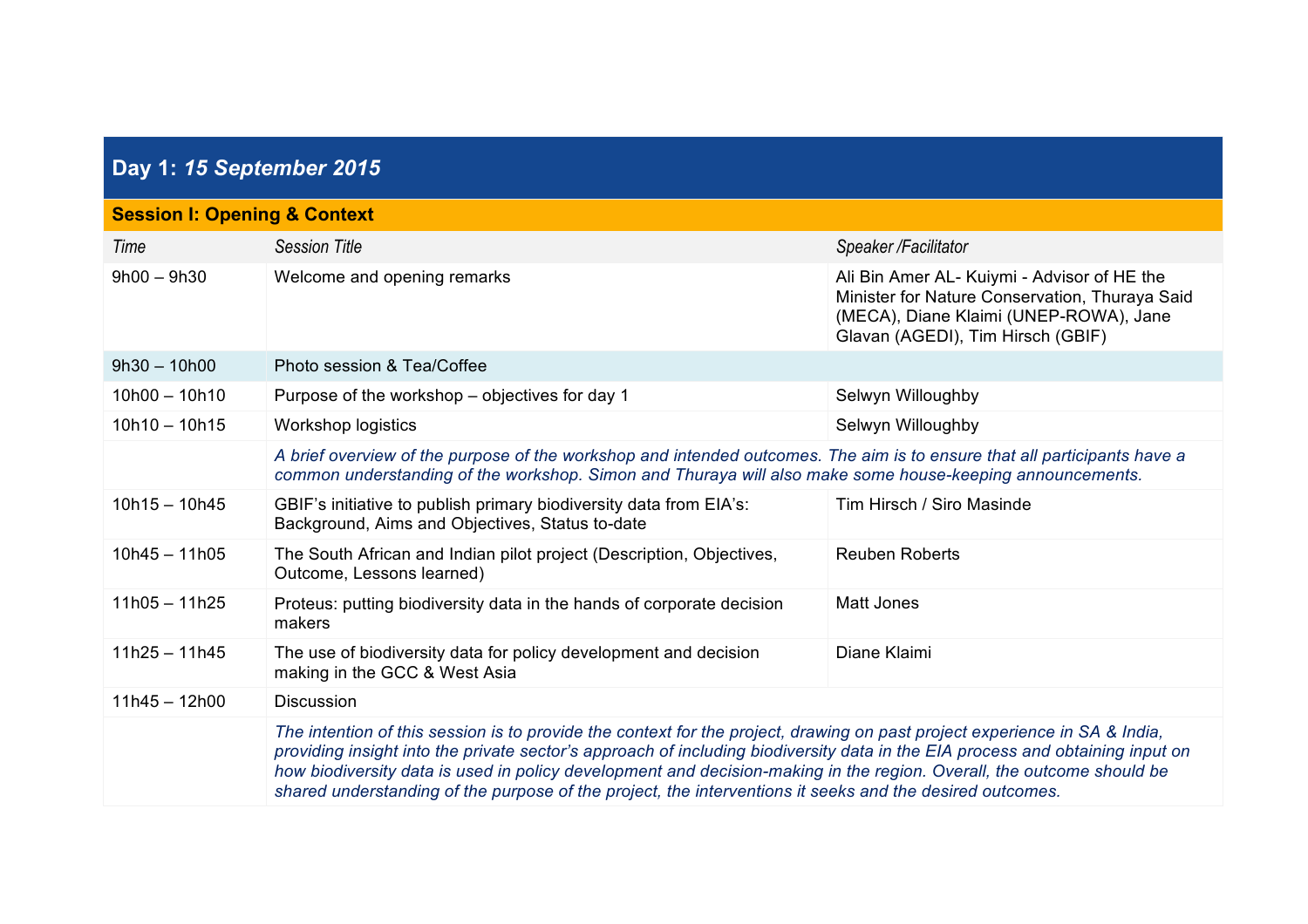| 12h00 - 12h30                          | <b>Prayer Time</b>                                                                                                                                                                                                                                                                                                                                                                                                                                                                                                                                                                                                                                                                                                                                             |                                                                    |
|----------------------------------------|----------------------------------------------------------------------------------------------------------------------------------------------------------------------------------------------------------------------------------------------------------------------------------------------------------------------------------------------------------------------------------------------------------------------------------------------------------------------------------------------------------------------------------------------------------------------------------------------------------------------------------------------------------------------------------------------------------------------------------------------------------------|--------------------------------------------------------------------|
| $12h30 - 13h30$                        | Lunch                                                                                                                                                                                                                                                                                                                                                                                                                                                                                                                                                                                                                                                                                                                                                          |                                                                    |
|                                        | <b>Session II: Context (cont.) &amp; Assessment</b>                                                                                                                                                                                                                                                                                                                                                                                                                                                                                                                                                                                                                                                                                                            |                                                                    |
| $13h30 - 13h50$                        | Overview of AGEDI & the Eye on Earth Summit                                                                                                                                                                                                                                                                                                                                                                                                                                                                                                                                                                                                                                                                                                                    | Jane Glavan                                                        |
| $13h50 - 14h10$                        | A case study of research and data on the Arabian Sea Humpback<br>Whale                                                                                                                                                                                                                                                                                                                                                                                                                                                                                                                                                                                                                                                                                         | Suaad Al-Harthi                                                    |
| $14h10 - 14h30$                        | Overview of EIA process in region: regulatory perspective                                                                                                                                                                                                                                                                                                                                                                                                                                                                                                                                                                                                                                                                                                      | Husameddin Al Hag Ali                                              |
| $14h30 - 14h50$                        | Overview of EIA process in region: practitioners perspective                                                                                                                                                                                                                                                                                                                                                                                                                                                                                                                                                                                                                                                                                                   | Simon Wilson                                                       |
| $14h50 - 16h45$                        | Publishing biodiversity data from EIA's:<br>Benefits and opportunities<br>$\bullet$<br>Obstacles / challenges (IP and security; policy and legislative;<br>$\bullet$<br>resources and capacity; data quality; data sources)<br>Intervention (what can we do to address the obstacles &<br>$\bullet$<br>challenges)                                                                                                                                                                                                                                                                                                                                                                                                                                             | Facilitated session - Selwyn Willoughby &<br><b>Reuben Roberts</b> |
|                                        | This session is a continuation of the previous session (context), with presentations by Jane & Suaad. The Eye on Earth<br>summit aims to the volume of scientific data available, in accordance with Principle 10 of the Rio Declaration. Suaad will<br>provide an overview of the current state of the marine biodiversity data in Oman.<br>The overview of the EIA process from both the regulatory and practitioner's perspectives will provide insight into how<br>biodiversity data is generated & applied into the process. The intention is to understand the point in the process where data<br>publishing can occur, the benefits to all users, understanding the audience as well as the conditions (constraints &<br>opportunities) for publishing. |                                                                    |
|                                        | Prayer Time (Tea/Coffee) - We will have a break at 15h30 during the session.                                                                                                                                                                                                                                                                                                                                                                                                                                                                                                                                                                                                                                                                                   |                                                                    |
|                                        |                                                                                                                                                                                                                                                                                                                                                                                                                                                                                                                                                                                                                                                                                                                                                                |                                                                    |
| <b>Session III: General discussion</b> |                                                                                                                                                                                                                                                                                                                                                                                                                                                                                                                                                                                                                                                                                                                                                                |                                                                    |
| $16h45 - 17h00$                        | Summary and way forward: key recommendations for project going<br>forward in a sustainable manner, including responsible agents; have we                                                                                                                                                                                                                                                                                                                                                                                                                                                                                                                                                                                                                       | Facilitated session - Selwyn Willoughby &<br><b>Reuben Roberts</b> |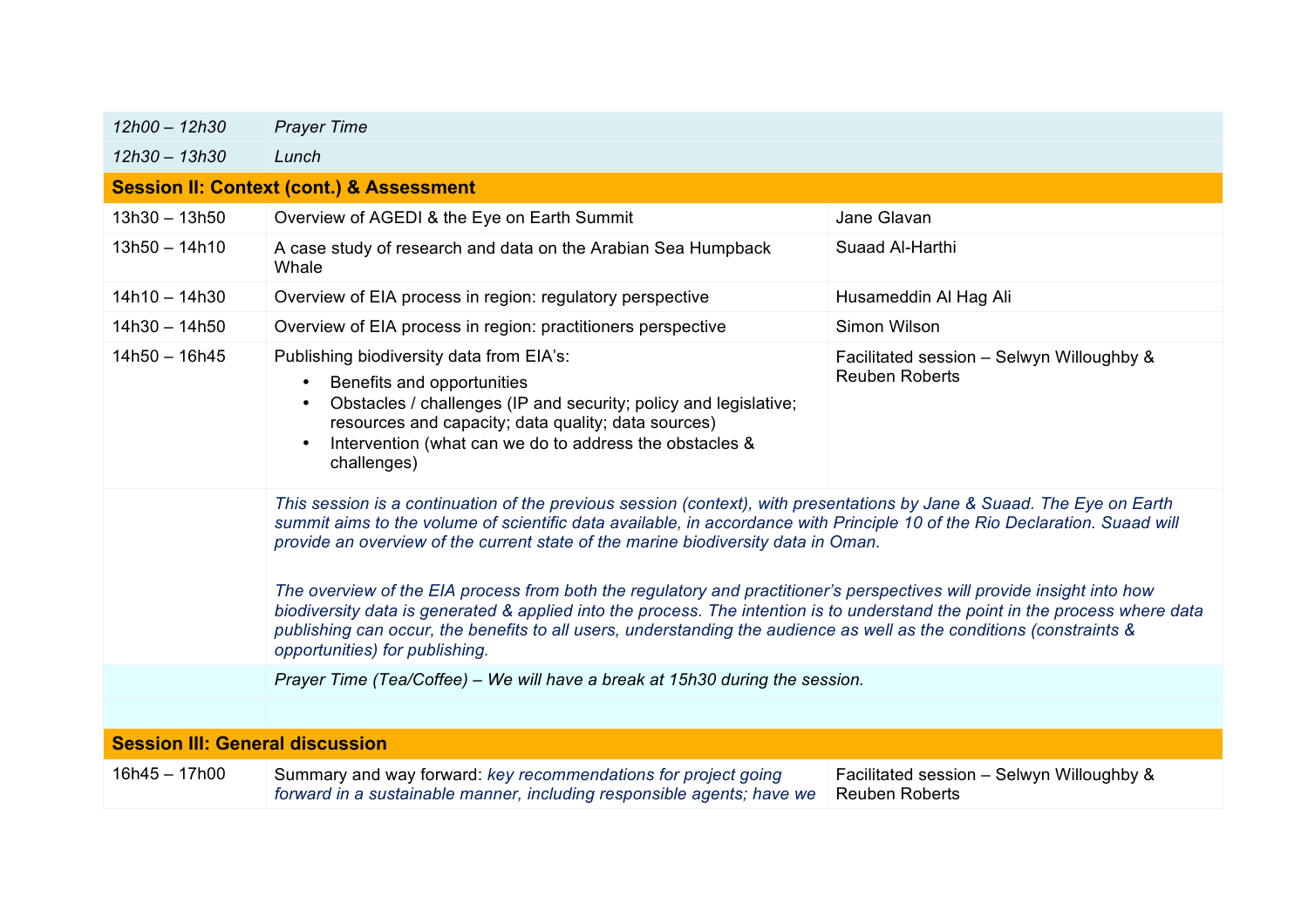|                 | met the objectives for day 1? |                           |
|-----------------|-------------------------------|---------------------------|
| $17h00 - 17h15$ | Closing remarks for the day   | Tim Hirsch / Siro Masinde |
|                 | <b>Dinner</b>                 |                           |

#### **Day 2:** *16 September 2015*

#### **Session I: Recap of Day 1 / Understanding the biodiversity data context**

*After reviewing the outcomes of the high-level discussions of Day 1, this session will focus on the specifics of biodiversity data and how they appear in EIA applications. A panel of experts will assess the potential for extracting and publishing the biodiversity data of an example EIA application, and highlight any changes that could improve this process.*

| Time           | <b>Session Title</b>                                                                                                                                                                                                                                                                                                                                                                                        | Speaker / Facilitator             |
|----------------|-------------------------------------------------------------------------------------------------------------------------------------------------------------------------------------------------------------------------------------------------------------------------------------------------------------------------------------------------------------------------------------------------------------|-----------------------------------|
| $9h00 - 9h05$  | Day 2 - Programme overview                                                                                                                                                                                                                                                                                                                                                                                  | Selwyn Willoughby                 |
| $9h05 - 9h15$  | Recap of discussions & outcomes of day 1 and any further comments /<br>questions. Objectives for day 2.                                                                                                                                                                                                                                                                                                     | Selwyn Willoughby                 |
| $9h15 - 9h35$  | What is biodiversity data: specimen, species, spatial data – examples.                                                                                                                                                                                                                                                                                                                                      | Reuben Roberts & David Shorthouse |
|                | When considering publication and reuse, it is important to be aware of the various types of biodiversity data. This talk will<br>provide definitions and examples of the fundamental categories and terminology used when publishing biodiversity data (for<br>example, 'primary biodiversity data', 'checklist data'), and how they relate to general scientific concepts of species and<br>specimens.     |                                   |
| $9h35 - 10h05$ | An example EIA application to explore how biodiversity data is included<br>Simon Wilson / Anil Kumar / David Shorthouse<br>and reported on in the report. (What changes, if any, must be made to<br>improve the collection – identifying the points of intervention.)                                                                                                                                       |                                   |
|                | Working with an actual EIA application, a panel of experts will highlight the biodiversity data that it contains. They will identify<br>any challenges in the process to extract this data and prepare it for publication as a stand-alone dataset. Finally, the panel will<br>discuss possible changes in the way the biodiversity data is gathered and processed that would make it easier to publish the |                                   |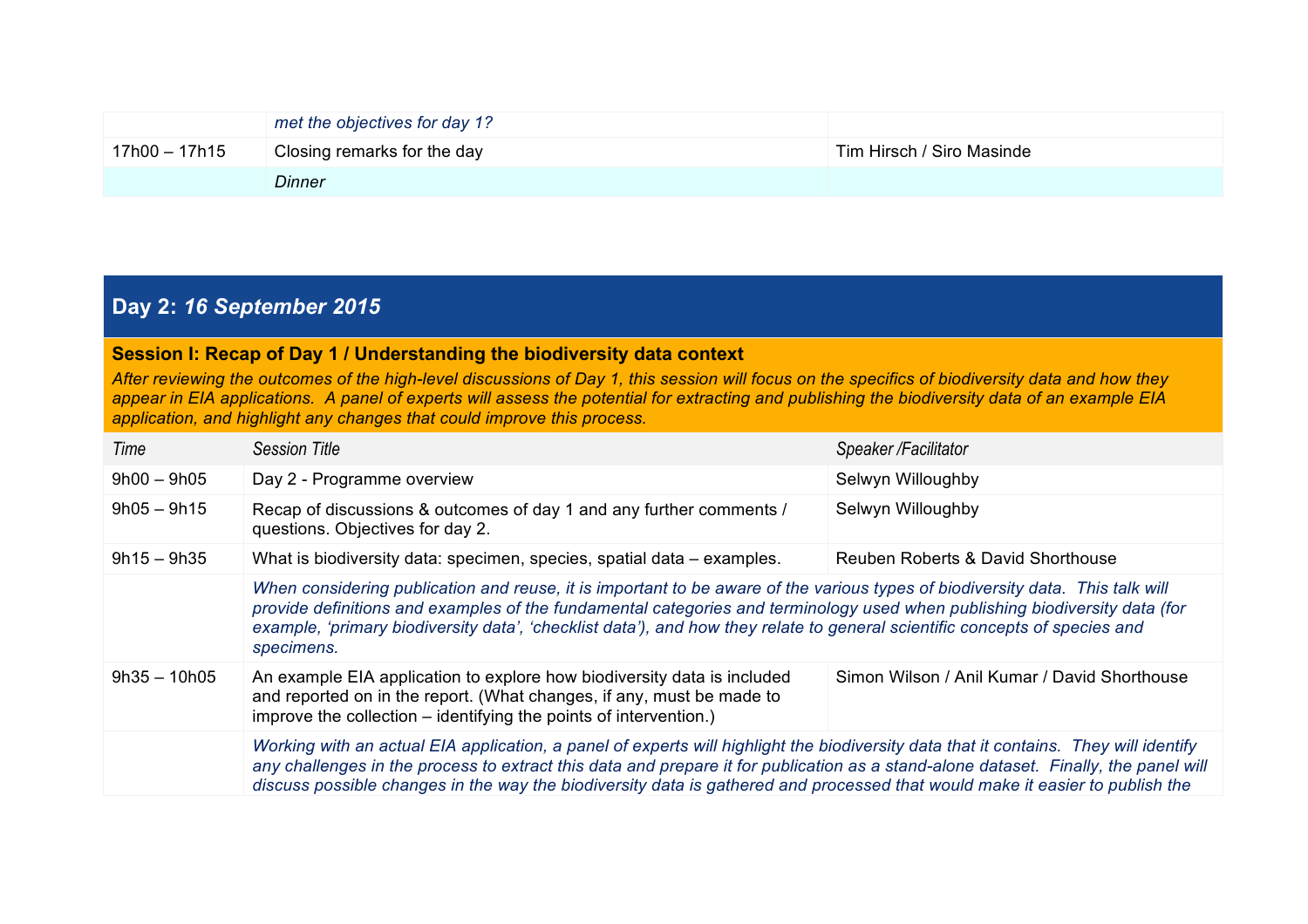|                                                                                                                                                                                                                                                                                                                                                                                                                                                                                                                                                        | data.                                                                                                                                                                                                                                |                         |
|--------------------------------------------------------------------------------------------------------------------------------------------------------------------------------------------------------------------------------------------------------------------------------------------------------------------------------------------------------------------------------------------------------------------------------------------------------------------------------------------------------------------------------------------------------|--------------------------------------------------------------------------------------------------------------------------------------------------------------------------------------------------------------------------------------|-------------------------|
| $10h05 - 10h30$                                                                                                                                                                                                                                                                                                                                                                                                                                                                                                                                        | Tea/Coffee                                                                                                                                                                                                                           |                         |
| Session II: How to value biodiversity data in the EIA process<br>This session starts with a closer look at the potential that baseline environmental data has for EIAs in the Gulf region. This includes the potential<br>benefits of the reuse of the type of biodiversity data that was identified in the final presentation of the previous session. This is followed by detail<br>on the technical infrastructure and standards that are available to be used for publishing biodiversity data, and GBIF's Integrated Publishing<br>Toolkit (IPT). |                                                                                                                                                                                                                                      |                         |
| $10h30 - 11h00$                                                                                                                                                                                                                                                                                                                                                                                                                                                                                                                                        | Rethinking the Use of Environmental Baseline Data in EIAs in the GCC<br>region.                                                                                                                                                      | Peter Vangsbo           |
|                                                                                                                                                                                                                                                                                                                                                                                                                                                                                                                                                        | This presentation takes a fresh look at the value that environmental baseline data can offer to strengthen EIAs in the Gulf<br>region. Opportunities for using (and reusing) primary biodiversity data are included in this context. |                         |
| $11h00 - 11h30$                                                                                                                                                                                                                                                                                                                                                                                                                                                                                                                                        | Introduction to the IPT                                                                                                                                                                                                              | <b>David Shorthouse</b> |
| $11h30 - 11h45$                                                                                                                                                                                                                                                                                                                                                                                                                                                                                                                                        | <b>Questions and discussion</b>                                                                                                                                                                                                      |                         |
| $11h45 - 12h00$                                                                                                                                                                                                                                                                                                                                                                                                                                                                                                                                        | Briefing on the parallel sessions.                                                                                                                                                                                                   | Selwyn Willoughby       |
|                                                                                                                                                                                                                                                                                                                                                                                                                                                                                                                                                        |                                                                                                                                                                                                                                      |                         |
| $12h00 - 12h30$                                                                                                                                                                                                                                                                                                                                                                                                                                                                                                                                        | <b>Prayer Time</b>                                                                                                                                                                                                                   |                         |
| $12h30 - 13h30$                                                                                                                                                                                                                                                                                                                                                                                                                                                                                                                                        | Lunch                                                                                                                                                                                                                                |                         |
|                                                                                                                                                                                                                                                                                                                                                                                                                                                                                                                                                        |                                                                                                                                                                                                                                      |                         |
| <b>Session III: Biodiversity data publishing (parallel session)</b>                                                                                                                                                                                                                                                                                                                                                                                                                                                                                    |                                                                                                                                                                                                                                      |                         |
| This practical session will provide workshop participants with the opportunity to prepare and publish their own data using the IPT. Facilitators will<br>be available to assist with questions and any technical challenges. Participants will gain experience in the entire process of transforming raw data<br>into a published Darwin Core-compatible resource.                                                                                                                                                                                     |                                                                                                                                                                                                                                      |                         |
| $13h30 - 14h15$                                                                                                                                                                                                                                                                                                                                                                                                                                                                                                                                        | IPT Theory: Publishing, sharing, and reusing primary biodiversity data                                                                                                                                                               | <b>David Shorthouse</b> |
|                                                                                                                                                                                                                                                                                                                                                                                                                                                                                                                                                        | Data and metadata standards: Darwin Core (DwC), Ecological<br>Metadata Language (EML), Darwin Core Archives (DwC-A),<br>globally unique identifiers<br>Extensions to Darwin Core (multimedia, vernacular names)                      |                         |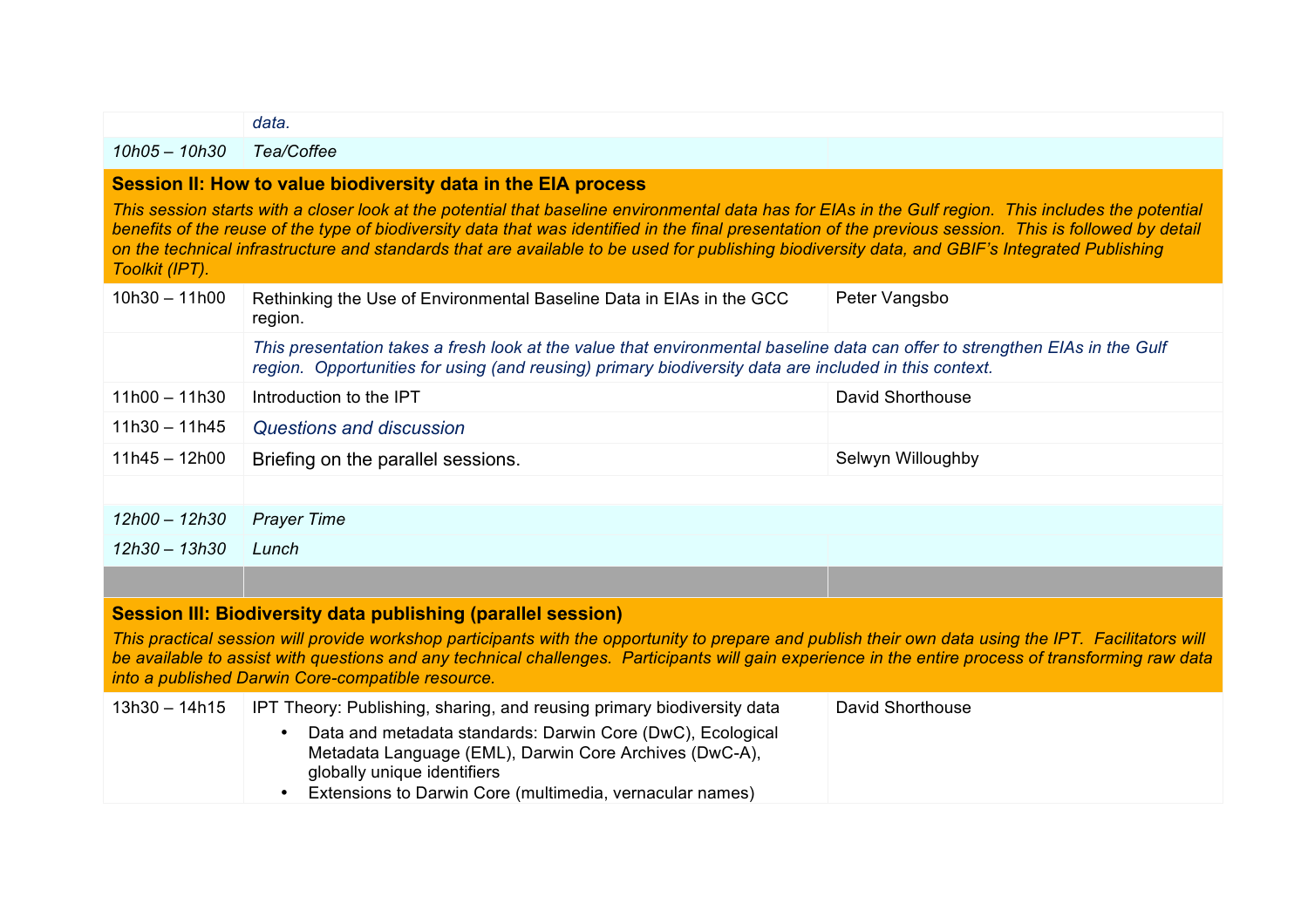|                 | Tools to read & reuse Darwin Core Archives<br>$\bullet$<br>Data transformation tools and services<br>$\bullet$                                                                                                                                                                                                                                                                                                                                           |                                |
|-----------------|----------------------------------------------------------------------------------------------------------------------------------------------------------------------------------------------------------------------------------------------------------------------------------------------------------------------------------------------------------------------------------------------------------------------------------------------------------|--------------------------------|
|                 | Standards facilitate the sharing and reuse of primary biodiversity data. It provides a framework for presenting data and<br>metadata in a consistent way, and in a format that can be readily processed by software tools. In this presentation, common<br>standards (such as the Darwin Core) and formats (such as Darwin Core Archives) are described, together with the tools and<br>services that can be used to prepare and publish these datasets. |                                |
| $14h15 - 14h30$ | Theory: The Integrated Publishing Toolkit (IPT)<br>Required technologies<br>User management: roles, permissions<br>Translating (mapping) data to Darwin Core<br>$\bullet$                                                                                                                                                                                                                                                                                | David Shorthouse               |
|                 | The Integrated Publishing Toolkit provides a single, easy-to-use software platform for publishing biodiversity data. In this<br>presentation, David will describe how to install and configure this software, and how it can be used to prepare Darwin Core-<br>compatible datasets.                                                                                                                                                                     |                                |
| $14h30 - 15h30$ | Demonstration: The Integrated Publishing Toolkit<br>• Uploading, translating, publishing EIA data                                                                                                                                                                                                                                                                                                                                                        | <b>David Shorthouse</b>        |
|                 | During this practical session participants will engage with David on how to ensure that the data is compatible for publishing<br>online. The session will require participants to have a sample data set available for use. The participants will be exposed to the<br>data publishing workflow and process. In the context of the workshop, data will only be published on a demo (private) version of<br>the IPT, it will not be visible publicly.     |                                |
|                 | Session outcome: Key recommendations for implementing the IPT.                                                                                                                                                                                                                                                                                                                                                                                           |                                |
|                 | Session IV: Policy and institutionalisation session (parallel session)<br>This practical session will provide workshop participants with the opportunity to further discuss the issues and approaches to embed the EIA data<br>publishing initiative within institutions and organisations.                                                                                                                                                              |                                |
| $13h30 - 15h30$ | Identifying key policy interventions for publishing biodiversity data from<br>EIAs.<br>Sharing lessons from the Abu Dhabi experience<br>Overview of the process of implementing Electronic Data Document<br>System                                                                                                                                                                                                                                       | Tim Hirsch & Selwyn Willoughby |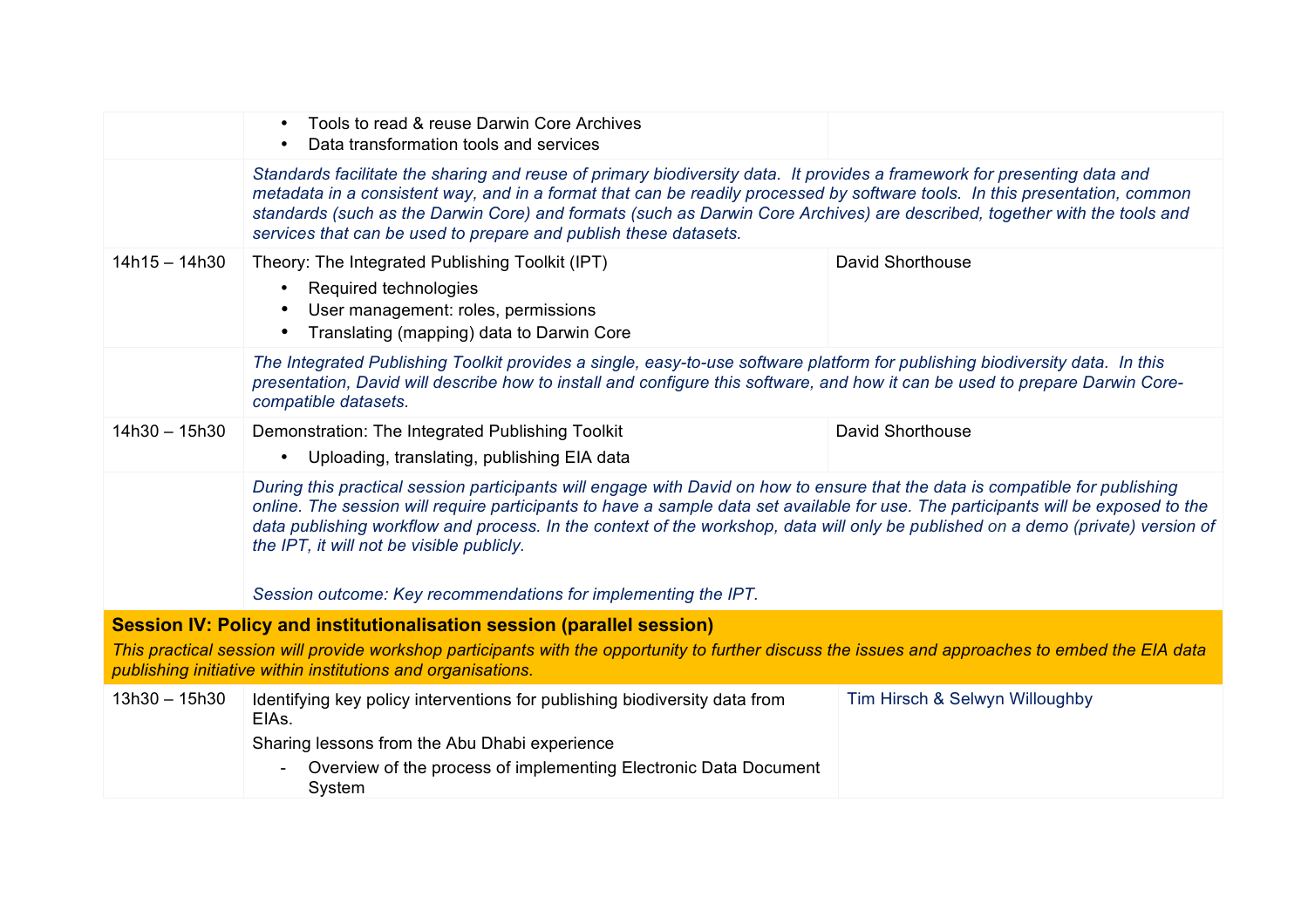|                                   | Approach of promoting the Permit Application report as a public<br>document                                                                                                                                                                                                                                                                                                                   |                                             |
|-----------------------------------|-----------------------------------------------------------------------------------------------------------------------------------------------------------------------------------------------------------------------------------------------------------------------------------------------------------------------------------------------------------------------------------------------|---------------------------------------------|
|                                   | Recommended issues for consideration:                                                                                                                                                                                                                                                                                                                                                         |                                             |
|                                   | Intellectual property rights, ownership, data sharing, moral<br>rights<br>Defining sensitive data<br>Data standards<br>Defining when publication happens in the EIA process<br>Who publishes the data?<br>Appropriate framing and contextualising of data to guide use<br><b>Technical infrastructure</b><br>Technical skills & capacity<br>Institutional mandates<br>Communication & liaison |                                             |
|                                   | Session outcome: Key policy recommendations for publishing biodiversity<br>data from EIAs.                                                                                                                                                                                                                                                                                                    |                                             |
|                                   |                                                                                                                                                                                                                                                                                                                                                                                               |                                             |
|                                   |                                                                                                                                                                                                                                                                                                                                                                                               |                                             |
| 15h30 – 16h00                     | Prayer Time (Tea/Coffee)                                                                                                                                                                                                                                                                                                                                                                      |                                             |
| $16h00 - 16h30$                   | Report back from parallel sessions and consolidated discussion on<br>technical and policy issues to consider in implementing an EIA biodiversity<br>data publishing tool in the region.                                                                                                                                                                                                       | Selwyn Willoughby                           |
| <b>Session IV: Wrap-up</b>        |                                                                                                                                                                                                                                                                                                                                                                                               |                                             |
| data from EIAs in the GCC states. | This final session will allow participants to summarise the workshop, identify next steps, and discuss their future plans for unlocking biodiversity                                                                                                                                                                                                                                          |                                             |
| $16h30 - 16h50$                   | Summary of what has been covered, decisions that have been made, key<br>recommendations, sustainability and future plans (responsible parties, next                                                                                                                                                                                                                                           | Facilitators: Selwyn Willoughby, Tim Hirsch |